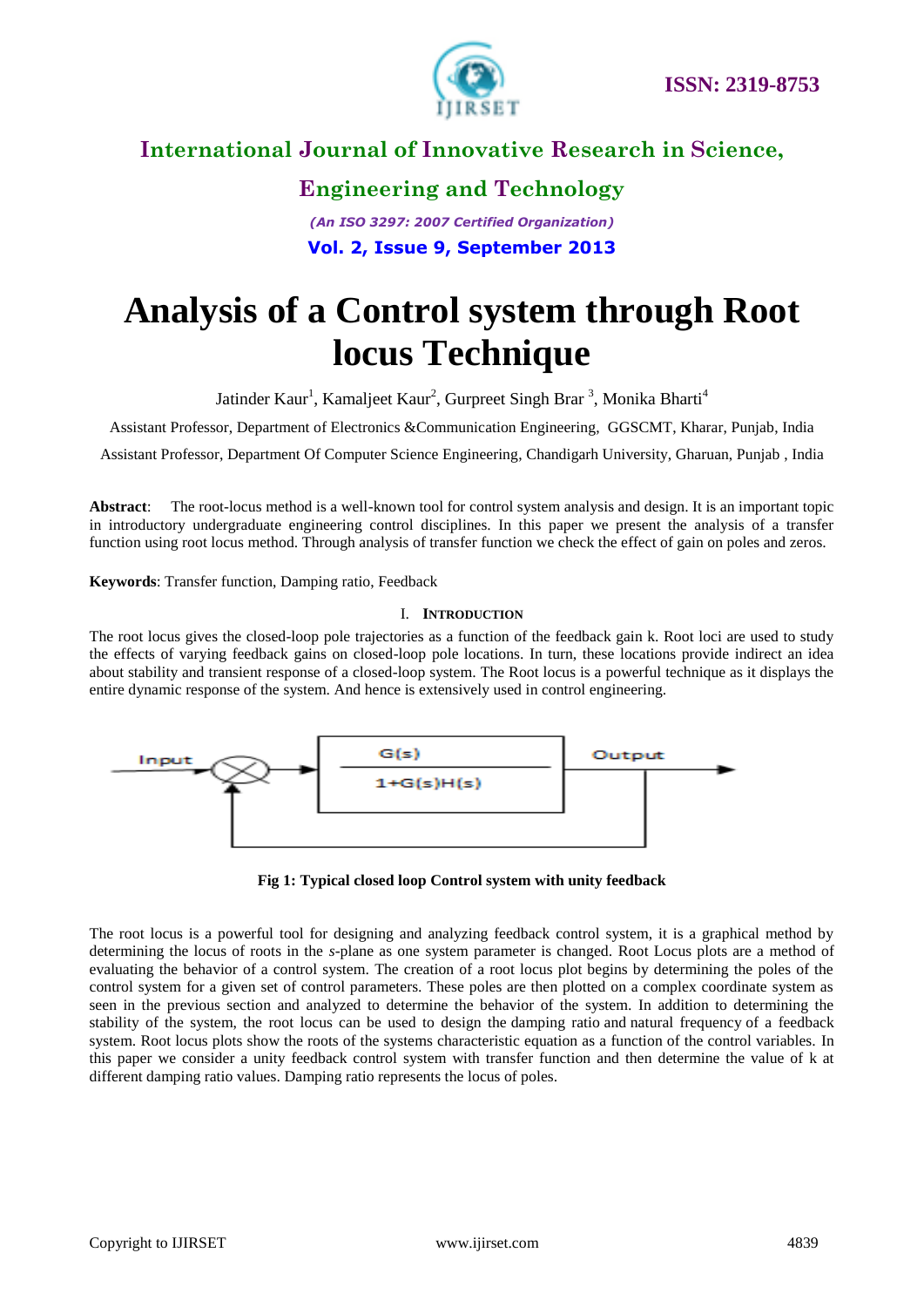

#### **Engineering and Technology**

*(An ISO 3297: 2007 Certified Organization)* **Vol. 2, Issue 9, September 2013**



$$
\mathsf{s}(\mathsf{s}{+}1)(\mathsf{s}{+}3)
$$

#### II. **LITERATURE REVIEW**

A novel approach has been implemented for plotting complementary root locus using only the well-known root-locus construction rules. It has been analyzed that complementary root locus can be plotted using only the well-known construction rules to plot root Locus. A Theorem applied to plot the complementary root locus when, using only the traditional complementary root-locus construction rules (Teixeira et al., 2004). An attempt has been made for plotting the root-loci for the linear control system with delay in control or in state. The path of the root-locus plot shifted from neighborhoods of the open-loop zeros instead of the open-loop poles and it was observed that the effect of time-delay was easily handled (Suh and Bien, 1982). The effect of the frequency domain Quantitative Feedback Theory (QFT) technique has been incestegated on the root-locus. A case study was demonstrated which demonstrate the better understanding of the power of the QFT technique. The guide lines was provided for a successful root-locus design (Bossert, 1993). An effort has been used to update the existing root-locus technique for linear finite-dimensional systems and adapted to the case of systems with time delay. An example has been demonstrated to validate the purposed root loci of time-delay systems in simple manner. (Yeung and Wong, 1982). An analytical procedure has been implemented for obtaining the root locus with positive and negative gain is described. The path of root locus with respect to time constant was investigated. The gain or time constant was computed for each point on the root locus. It has been concluded that purposed method for obtaining the root locus with respect to time constant is simple than graphical method (Chang, 1965).

#### III. **SIMULATION RESULT**

In fig.3, corresponding to damping ratio 0.527, and roots of  $-0.377\pm0.609$ , the value of gain which we have obtained is 1.68.In above figure the solid lines (Root Locus) tells that how the two closed loop poles move when k is varied. Then we determine the values of gain at different roots and different damping ratio shown in table 1. Table 1 result depicts as damping ratio decreases, the gain factor increases. From table 1, we concluded that as gain increases the poles on same axis starts move away. Through root locus analysis, we also determine the frequency values at different gain factors.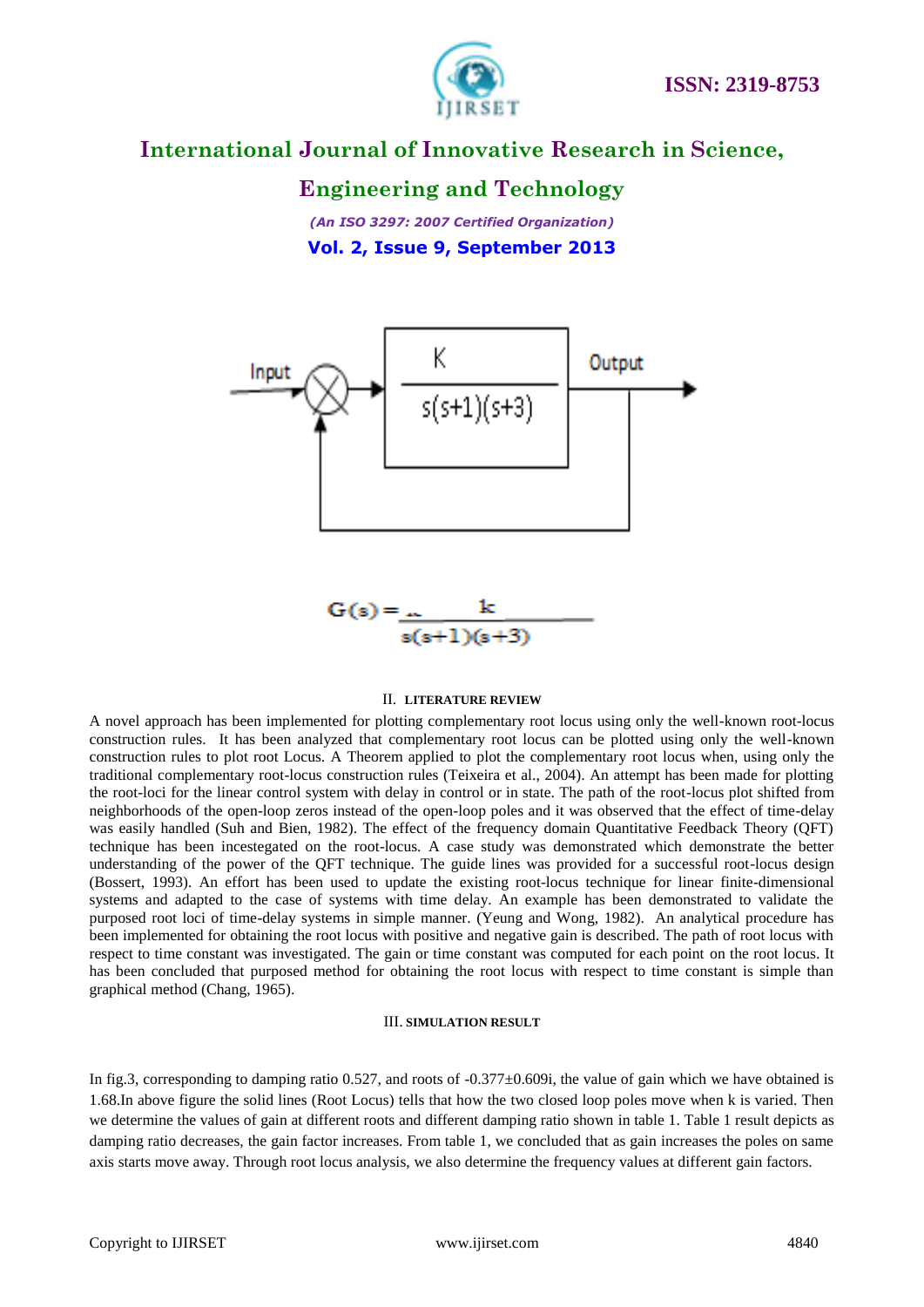

## **Engineering and Technology**

*(An ISO 3297: 2007 Certified Organization)* **Vol. 2, Issue 9, September 2013**

#### **Fig 3: Root locus plot for damping ratio 0.5**



Table 1: Roots, Damping ratio, Overshoot and Frequency results for different values of k

| Gain(k) | Roots              | Damping<br>Ratio | Overshoot $(\%)$ | Frequency<br>(rad/sec) |
|---------|--------------------|------------------|------------------|------------------------|
| 1.74    | $-0.374 + 0.626$ i | 0.513            | 15.3             | 0.73                   |
| 1.74    | $-0.374 - 0.626i$  | 0.513            | 15.3             | 0.73                   |
| 2.04    | $-0.357+0.699i$    | 0.455            | 20.1             | 0.785                  |
| 2.04    | $-0.357 - 0.699i$  | 0.455            | 20.1             | 0.785                  |
| 3.1     | $-0.307 + 0.907$ i | 0.32             | 34.6             | 0.957                  |
| 3.1     | $-0.307 - 0.907$ i | 0.32             | 34.6             | 0.957                  |
| 4.05    | $-0.259 + 1.05i$   | 0.24             | 45.9             | 1.08                   |
| 4.05    | $-0.259 - 1.05i$   | 0.24             | 45.9             | 1.08                   |
| 5.09    | $-0.215 + 1.17i$   | 0.18             | 56.2             | 1.19                   |
| 5.09    | $-0.215 - 1.17i$   | 0.18             | 56.3             | 1.19                   |

#### **IV.CONCLUSION**

The results reported in this paper suggest that for making system more stable, the main fact is the position of poles and number of poles. If we consider the number of poles fact, then it should be essential that number of poles always greater than number of zero's. The other thing which we noticed from our results is that as k is increased, the two poles split and move away.